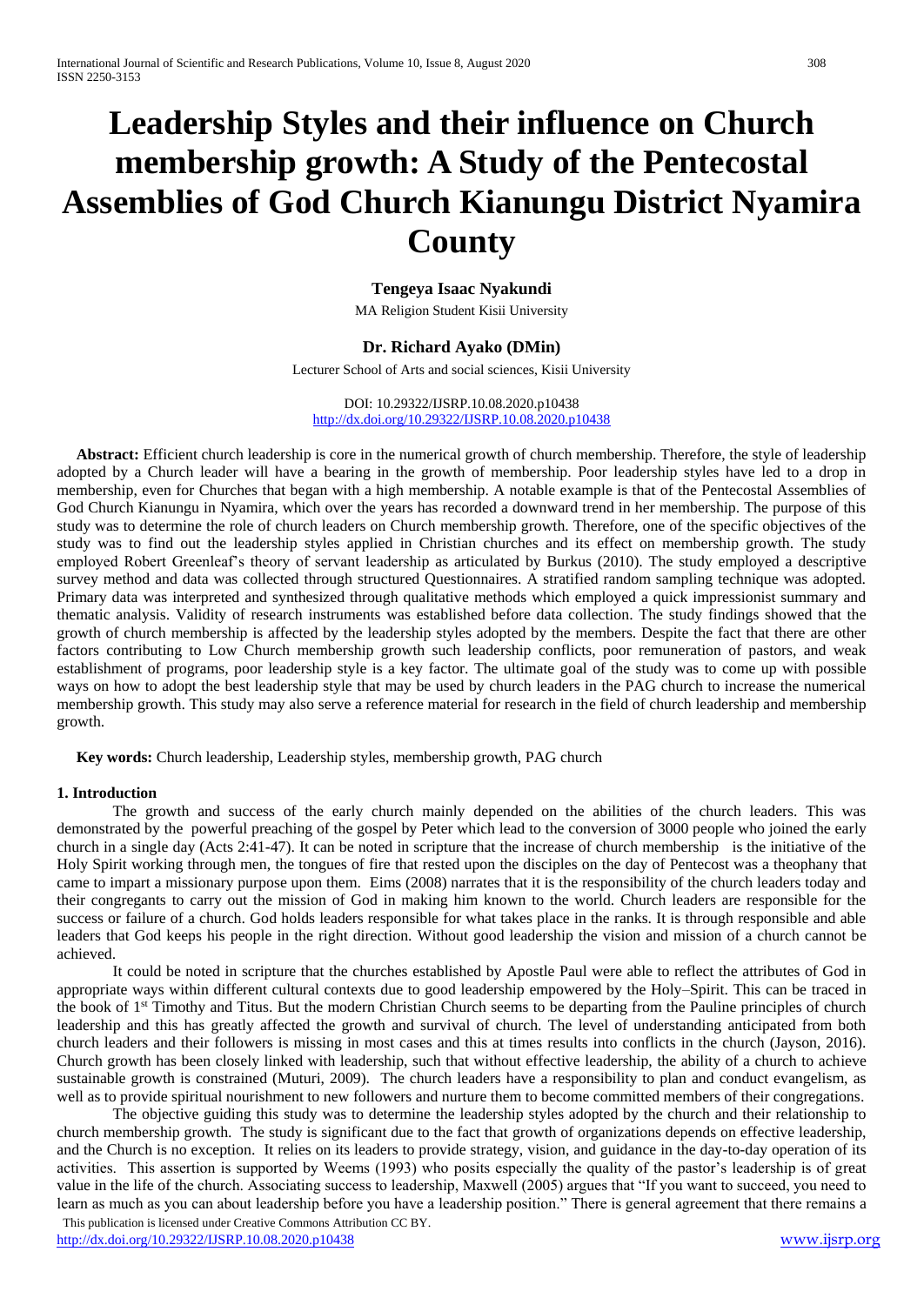research gap between church leadership and church growth, an area to be given much attention (Bae, 2001; Stovall, 2001; King, 2007; Steen, 2008; Burton, 2010; Hagiya, 2011; Stewart, 2012). Therefore, this particular study bridges the gap on the role of leadership on church membership growth.

This study was guided by Robert Greenleaf's servant leadership theory as expressed by Burkus (2010). According to Burkus (2010), the most effective leaders are servants of their people and they get results through whole-hearted attention to their follower's needs. The servant leadership theory emphasizes on collaboration, trust, empathy, and ethics. The assumption of this theory is that if leaders focus on the needs of their followers, the followers will reciprocate through increased team work and be engaged to better performance. The philosophy of servant leadership theory is to meet the needs of the organization and provide a climate for its followers to grow and develop as human beings. This can be realized by valuing people and developing them by providing learning opportunities, modeling appropriate behavior and building others by encouragement.

## **2. Different types of church leadership styles**

The main responsibility of church leaders is to influence others to work together willingly on related tasks to attain that which the organization desires. Before the modern concepts of leadership came into being, the apostle of Jesus Christ had their own styles of leadership to ensure sustainable growth and survival of the church and these has remained the model for the church for ages. The apostle entirely depended on the guidance of the Holy-Spirit from time to time. According to Benincasa (2015) leadership is a process of personal influence by which a leader shapes the attitudes and activities of others towards the attainment of the organizational objectives. Oluwasegun (2005) defines leadership as the ability to gain consensus and commitment to common objectives beyond organizational requirements. Further, James Koroma (2015) defines leadership as process by which a person influences others to accomplish an objective and directs the organization in ways that makes it move in a cohesive and a coherent manner.

According to Dairo (2004) Leadership is the art of getting things done. It can be learnt, improved, developed and perfected. Leadership style is the way a person uses power to lead other people; the most appropriate leadership style depends on the function of the leader, the followers and the situation (Benincasa, 2015).

In essence Christian leadership has unchanging values and principals such as morality, servant hood, and respect for people but the style of leadership varies depending on the individual leader and the situation in which leadership is exercised. A well developed and mature leader has the capacity to exercise different styles of leadership in different situations (Eims, 2008). In times of a crisis a lender may use an authoritarian style, while in a decision making situation the leader may call for consensusbuilding. Whitney (2016) states that leadership styles are not fixed it is the situation that dictates which style can be used. Specific situations help leaders to determine the most effective style of interactions. Sometimes leaders must handle problems that require immediate solutions without consulting followers while in some occasions consultation is vital.

## **2.1 Autocratic leadership**

In autocratic leadership style leaders make decisions on their own without consulting subordinates or any other dependents. The leader makes decisions, communicate them to subordinates and expect prompt implementation. Robyn Benincasa (2016) urges that autocratic leadership is centered on the boss where by the leader holds all authority and responsibility. Autocratic work environment does normally have little or no flexibility. Autocratic leadership does not give room for guidelines, procedures or policies to be followed; instead this type of leadership dictates situations. Statistically, there are very few situations that can actually support autocratic leadership.

The advantage of this leadership as cited by Gill (2014) is quick in decision making since authority is vested in the leader. There is also complete control of the followers by the leader as compared to other forms of leadership. The disadvantage of this style is that it has open doors to dictatorship. It doesn't give room for consultations with followers. Lutzer (2016) states that autocracy is taught in scripture, elders are to have actual power to lead, control, and make decisions on church matters.

# **2.2 Democratic Leadership**

Democratic leadership involves free participation, freedom in expression of ideas, sharing of responsibilities, justice, competence, courage, and honesty. Olson (2014) states that democratic leadership is one of the most preferred styles of leadership applied in different governments and church organizations. Democratic leadership unlike autocratic is centered on subordinates' contributions in making decisions. The democratic leader holds final responsibility, but he or she is known to delegate authority to other people, who determine work projects. The most unique feature of this leadership is that communication is done in various ranks within the organization.

Democratic leaders have the ability of solving complex issues since they work collaboratively using a consensus of opinions. In democratic leadership power is vested in an elected or chosen leader who influences others to act. Neil (2013) states that the advantage of democratic leadership is that responsibilities are delegated to other team members hence facilitate member participation in decision making. It also empowers group members to accomplish their tasks.

Since democratic leadership applies the principal of equal participation, the members deliberate freely on issues affecting their organization and they arrive on a common decision on a consensus basis. This gives everybody a sense of inclusively which makes the decisions made to be accepted by the majority of the group. In this regard Burkus (2010) observes that delegation of responsibilities and duties among members becomes effective this facilitates participation and results in good production.

According to Whitney (2016) democratic leadership has the advantage of empowering group members to accomplish their goals by training them and keeping them informed this fosters good results. Olson (2014) asserts that democratic leadership is suitable in solving complicated issues since it offers the ability to work collaboratively by ensuring team spirit and mutual communication among members. On the other hand that democratic style of leadership has disadvantages also Dairo (2004) observes that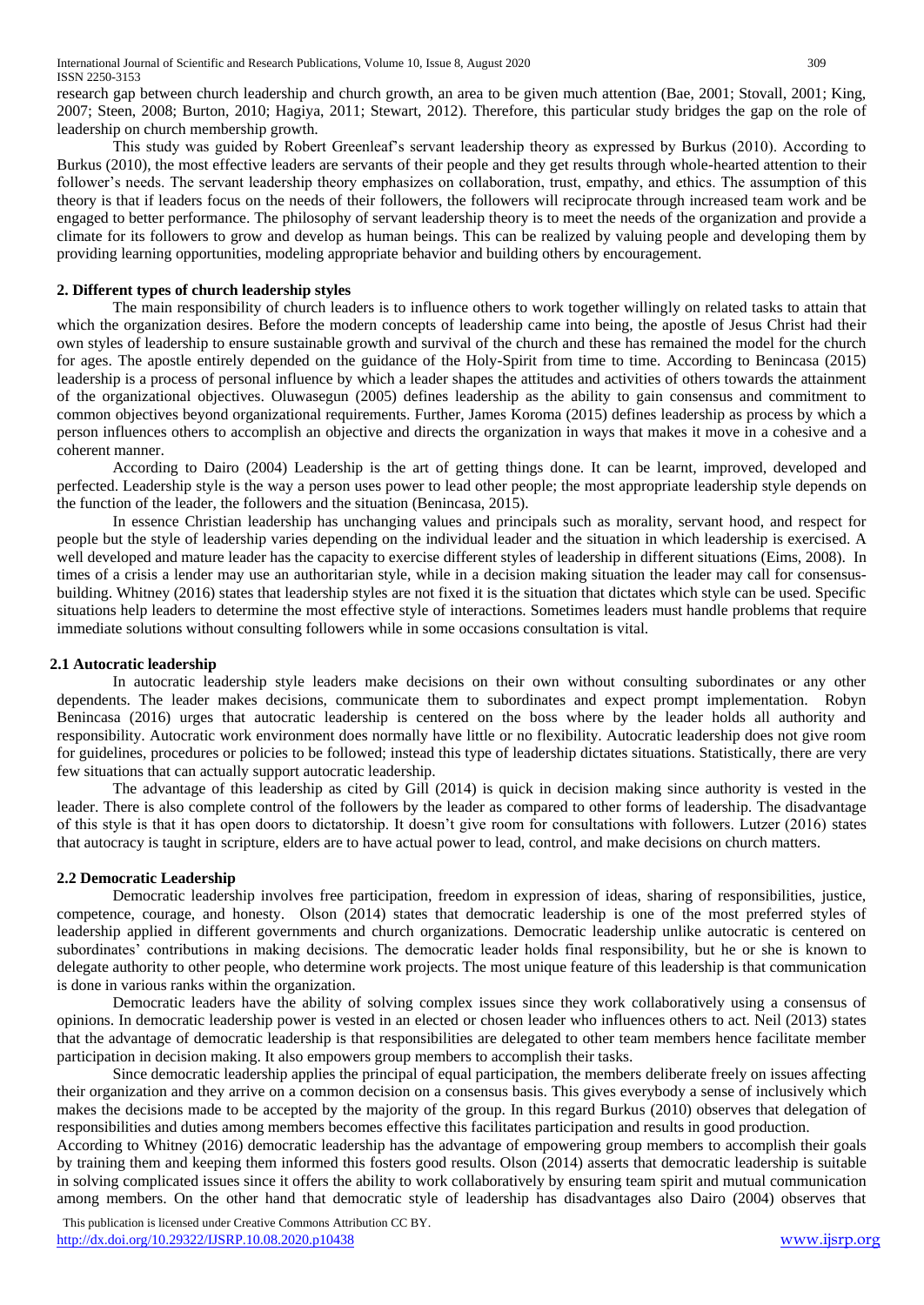democratic leadership may be affected by indecisiveness during times of crisis. This may lead to prolonged decision making, in matters of urgency democratic leadership may not help. During times of a predicament when directional leadership is needed democratic leadership can be uncertain. Another disadvantage of democratic leadership is time consuming because it gives consultation a priority which may bring about procrastination of urgent issues.

Moses was advised to apply democratic leadership by Jethro in governing the Israelites (Exodus 18:24). He followed the advice and established a hierarchical structure for solving conflicts among the peoples of Israel. This reminds us about the power of delegating authority to others and sharing of tasks which relieves individual leaders from being overburdened.

#### **2.3 Strategic leadership**

Whitney (2016) observes that strategic leadership is the ability of influencing others to make voluntarily decisions which can enhance the growth of an organization in a long term period. The strategic leader is engaged to a wider audience at all levels who want to create a high performance in the organization. The strategic leader is not limited to those at the top of the organization. The strategic leader provides a prescriptive set of practice and fills the gap between the need for new options and the need for delivery of services. Burkus (2010) writes, Strategic leadership makes a better future since it focuses on the future to foresee opportunities. This style of leadership clearly defines goals of the company by so doing the company may make better business decisions. The disadvantage of strategic leadership is that it involves a complex process which may not be understood by followers.

## **2.4 Transformational leadership**

Transformational leadership is a style of leadership aimed at initiating change in organizations and groups. In agreement to Dairo (2004) this type of leadership motivates others to work as a team for high achievement. The followers of this style of leadership get more committed and satisfaction as a result of the empowerment from their leaders. Prophet Nehemiah in the Old Testament sets a good example of transformational leadership in his efforts of rebuilding the city of Jerusalem (Nehemiah 2:17- 20).

The Advantages of transformational leadership is that the vision of the group is well communicated to followers to get everyone on board. There is also the ability to inspire and motivate followers; passion and enthusiasm are key traits that enable transformational leaders to succeed. The disadvantage of this style of leadership is that leaders may misuse their influence to act unethically (Neil, 2013).

#### **2.5 Charismatic leadership**

In describing charismatic leadership Whitney (2016) narrates that Charismatic leadership is based on heroism character of divine origin. This is leadership where by the leader manifests his revolutionary power to transform the follower's values and beliefs by affecting their normative orientation of attitudes. The leader uses his or her personality to gain the admiration of followers, charismatic leaders are effective communicators. Charismatic leaders motivate employees to broaden their abilities and offers growth opportunities for workers. This type of leadership improves working environments thus leads to high production.

Dairo (2004) remarks that while followers may find inspiration through this leadership style, they may also rely too heavily on the leaders in charge. This makes the followers to lack zeal of making valuable contributions to the organization. The leader may fail to bring all the followers into board. This leadership style lacks successful succession. In case the leader dies of quits the group it leaves the followers without knowledgeable successors and this affect the future performance. Olson (2014) observes that charismatic leadership lacks clarity in seeing dangers affecting the organization; this is because the charismatic leader is confidence on his own abilities. Further, this type of leadership style does not give opportunities to mentor others into leadership because the leader enjoys controlling others and therefore denying them opportunity to handle duties.

As noted by Burkus (2010) one of the advantages of charismatic leadership is that it creates emotional appeal by inspiring and motivating followers to action. This creates a strong connection of loyalty between the leaders and his followers. This leadership style also encourages open communication which creates a healthy working atmosphere for workers. One of the greatest charismatic leaders in history is Martin Luther King who brought about great change in the religious society by shaping peoples thoughts and beliefs through his inspiration (Muturi, 2009).

## **2.6 Leissez- fair leadership**

The Leissez-fair leadership gives authority to employees and workers according to departments or zones to work without interference. Benincasa (2015) describes this style of leadership as "delegative" leadership. It allows group members to make their decisions regarding their responsibilities. Team leadership is also identifies as a style of leading by focusing and setting future goals. It brings about inspiration and direction to followers. Team leadership tends to work by putting trust in cooperate relationship. It encourages personal development and values innovation. Olson (2014) argues that this leadership may be failing due to lack of skills. It also requires a lot of supervision and it takes time to adapt to changing circumstances. This style of leadership is the least effective in management and leads to the lowest production. The Leissez-fair style of leadership requires skilled manpower who can work without supervision. Whitney (2016) notes that this leadership style gives a better opportunity to workers to demonstrate their knowledge which makes them grow their skills and expertise.

#### **2.7 Cross-cultural leadership**

In discussing cross-cultural leadership, Benincasa (2015) argues that cross-cultural leadership is a style of leadership applicable in different environs which can be applied in the missionary work. In this type of leadership the leaders identifies with different cultures, he/she respects and upholds them. Just as stated earlier there is no leadership style which is perfect at all times.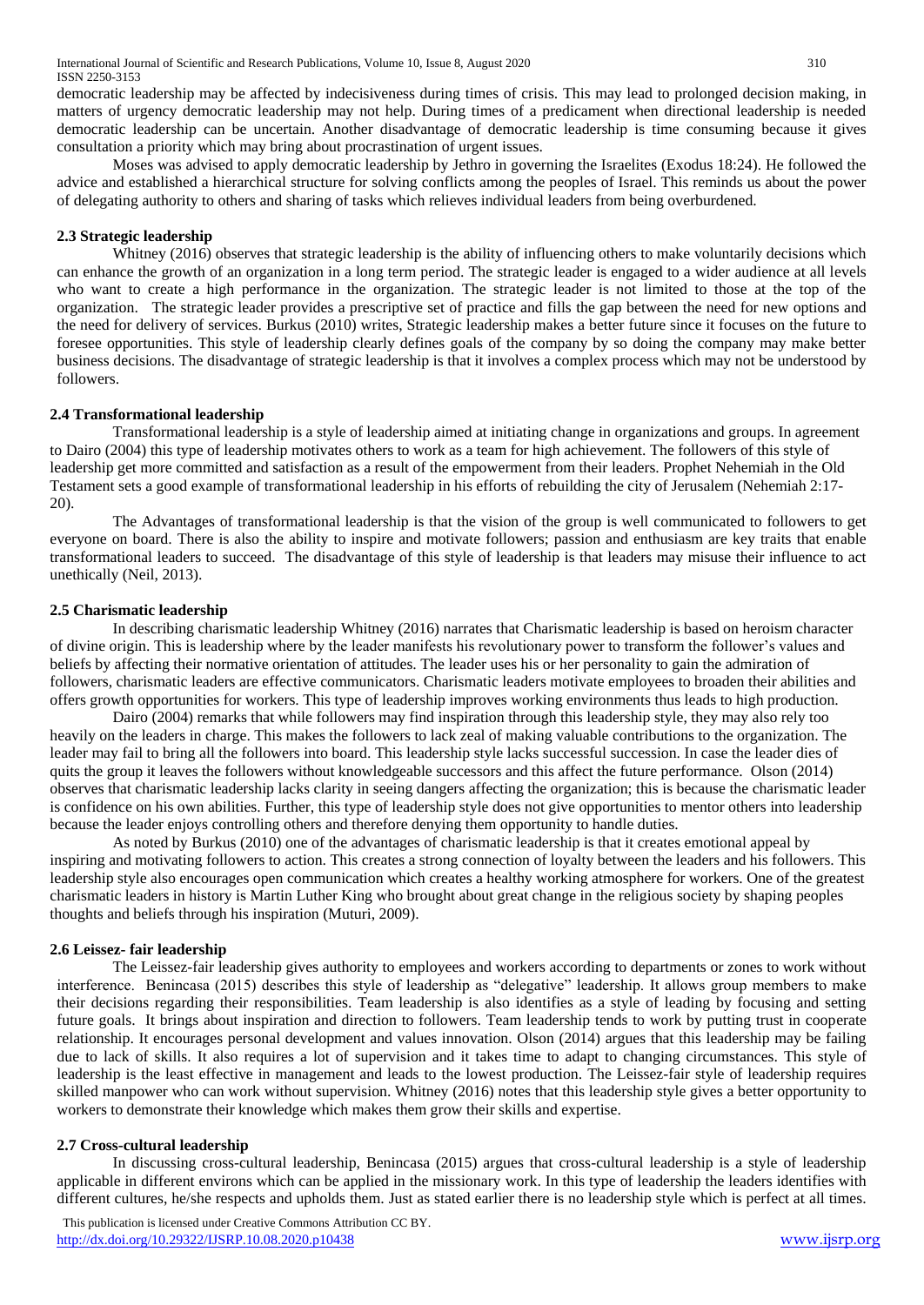Those in leadership positions should seek to lead using different styles as situations may dictate one major advantage of cross cultural leadership is that it brings diverse experience and broad thoughts. It disadvantage is that high performance is rare. In this study the researcher was interested to discover whether cross-cultural leadership style is applied in Kianungu PAG church district.

#### **3. The relationship between church leadership style and membership growth**

Church administration is a paramount requirement for doing effective ministry. Indeed churches grow while others decline depending on the type of leadership exercised. A leader is a person with a God given capacity and responsibility to influence a specific group of God's people towards God's purpose (Warren, 1995). Christian leaders should seek to influence God's people towards God's purpose and resist the temptation of influencing people towards self.

The influence of leaders on membership growth is critical. As Brown (2008) concedes all things raise and fall on leadership, church growth depends greatly on its leadership abilities. Jakes, (2016) outlines some strategies applicable for church growth for any church organization; he argues the leaders who intend to grow their church must create a mission statement that gives church planting and evangelism apriority; this gives them the opportunity to gather their resources around a common goal and vision. The church leaders must involve the community by building a good relationship with the people and the local authorities in a given locale and keep on communicating to them that, that church exists to serve them.

Mahoney, (2009) concedes that Christian leadership in the  $1<sup>st</sup>$  century was purely a responsibility of men who directly received a divine calling from God. The calling of the prophets in the Bible like Elisa, Elijah, Jeremiah, Moses, Samuel, Amos, Isaiah, and others is a clear portrait of how God called leaders to lead his people. The kings that God raised in Israel were both political and religious leaders. They had the responsibility to deliver the people of God from their enemies and influenced the people to the worship God. Brown (2008) asserts that leadership in the Old Testament was established in three main institutions, the Temple, the Sanhedrin, and the Synagogue. The temple was ruled by the priests (Numbers 25:10-13) while the Sanhedrin council was the religious and political institution. The synagogue was a place of prayer and asocial centre controlled by men.

In the New Testament Miller (2011) observes that formal leadership can be categorized into three types; Charismatic, Familial, and Appointive. Charismatic leaders received a direct call of God like Paul and Barnabas, Familial leaders were blood relatives of Jesus like James, and Peter and Appointive leaders were humanly appointed or elected. The idea of appointing church leaders in the early church was as a result of the administrative issues raised from different groups in the church. The choosing of the seven deacons in the book of Acts 6 who were of good reputation, full of the Holy Spirit, and wisdom inaugurated a new dispensation of electing church leaders which the church has followed to date. The teachings of Christ on servant leadership (Mathew 20:26-28) laid the foundation for leadership in the early Christian church. As the early church grew its leadership also grew to meet the needs of the growing numbers.

Njiri (2010), the general superintendent of the KAG church asserts that vision and strategy for KAG church growth is that every local church gives birth to a new church for the period of five years. This is made possible by identifying people with interest and talents in ministry and sponsoring them for basic training, after which they are sponsored to open new churches. The KAG head office buys land/ plots for new churches and supports them with 50% of their sanctuary constructions. This is indeed a great encouragement to pastors and members which needs to be emulated. Such vision can be realized when church leaders are committed to the task of fulfilling the great commission. The church leaders are indebted to provide guidance, inspiration, and guidance to their congregations towards the achievement of the vision of the local church. It is the responsibility of church leaders to demonstrate courage, enthusiasm and commitment in nurturing the talents of their church members towards achieving a common goal.

Eims (2008) argues that the achievement of organizational goals and objectives depends on its leaders. In any institution it is the leaders who set the agenda and influence the personnel in that organization to achieve the best performance. Good leaders motivate the workers by giving encouragements and rewards. The type of leadership that may influence church growth requires justice, fairness, honesty, and integrity. When these traits are practical in leadership the workers get inspired and put all their abilities to better performance. In addition to this a good church leader must have a clear idea of where they want to go, he/she must be able to articulate his /her vision fervently to bring all the participants on board to make them contribute their individual efforts towards the growth of the church.

Listening to criticism is a prerequisite in mature leadership. Warren (1995) states, that a church leader should lead by example and never let pride, envy, guilt, or any other temptation to lure him/her from the bath of service to which God has appointed him /her. Njiri (2010) speaks on church leadership as servant hood to Christ and one another. Whoever wants to be great among you must be your servant (Mathew 20: 26). Glory, power, honor, fame, does not come as a result of position in leadership. The motive for leadership should not be anxiety to exercise authority but to serve. Gathuki (2015) concedes good leaders should demonstrate expertise on the task for which they lead and have skills needed for that leadership. They should have good interpersonal skills, be good communicators and have good personal traits. Good church leaders should demonstrate integrity in their responsibilities; good leaders must work within the context of a prescribed moral ethics in any profession.

Good communication with clarity and conciseness is a prerequisite for successful church leadership Communication in leadership involves listening and responding appropriately. It also involves sharing information and clarifying misunderstandings within the organization (McGauran, 1987). Good communication motivates and energizes others towards a common goal. Good communication skills facilitate decision making which allows the team to capitalize on opportunities.

The respect of authority is fundamental to successful leadership; church leadership is answerable to civil and divine authorities. To go against any governing and ordained authority is unethical and is to go against God's will (Romans 13:1-5, Hebrews 13:17) Church leaders should seek to relate to all people with respect and sensitivity. Without respect of authority it is difficult to accept the recommendation and directives coming from that authority. The Word of God urges us to respect authority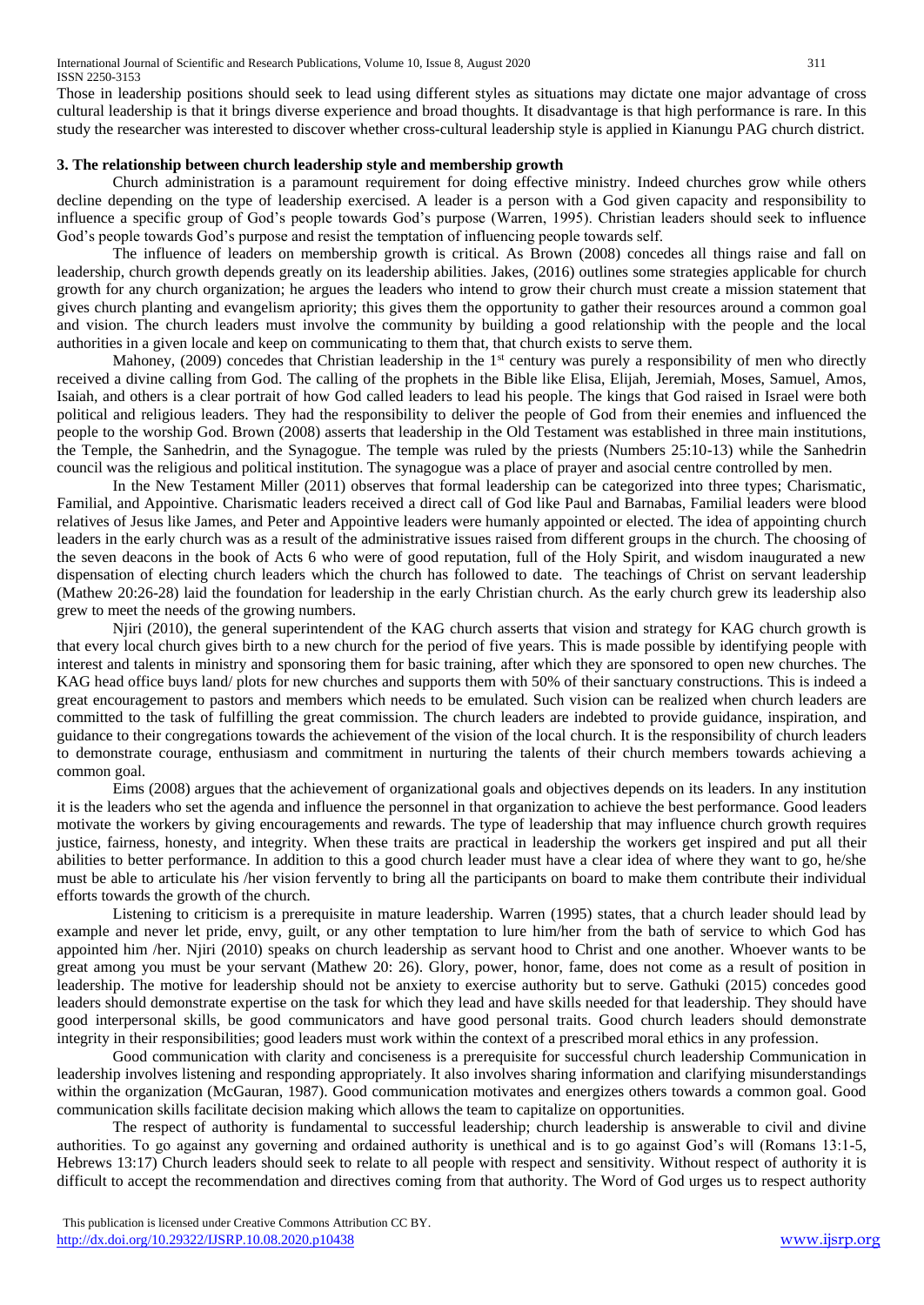as one of the means of solving our conflicts. (Hebrews 13:17, Romans 13: 1-4) this study sought to establish whether the PAG church leaders respect the ecclesiastical protocols and authority in their governance.

Sunghoon (2014) concedes that Prayer is a vibrant element in the growth and increase of church membership. Church leaders who make impact and cause more people to join their local assembly are those who pray together, methods, goals, programs, and plans without prayer may become dry and short-lived. In Acts 2:1-4 the believers were in one place, praying and waiting for the promise made by the Lord Jesus upon his ascensions. They patiently waited with one accord and the Holy Ghost came upon them; they were filled and were enabled to move far and wide to spread the gospel message. Prayer is like the air we breathe, the food we eat, and the water we drink, it is a necessity for survival in the Christian realm. McGauran (1987), the father of church growth movement argues that prayer is a human partnership with God's divine initiative to revive the Christian church to bring about growth and expansion.

#### **4. RESULTS**

The study constituted 99 respondents drawn from 6 pastors, 39 Assembly committee members, and 54 Church members. The questionnaires were structured according to the objectives of the study with the results as follows. The pastors' response on leadership styles adopted by Kianungu PAG Church district, 4 respondents (66.6%) indicated that leaders were democratic, 1 respondent (16.7%) autocratic and 1 respondent (16.7%) charismatic. Therefore, other leadership styles such as strategic leadership style, Leissez-faire leadership style, and Cross-cultural leadership styles have not been adopted by any pastor.

According to the study findings, 13 assembly committee leaders (37.1%) indicates that their pastors have adopted autocratic leaderships style, while 16 assembly committee leaders (45.7%) indicates that their pastors have adopted democratic leadership's style, 4 assembly committees (11.4%) indicates that their pastors have adopted strategic leadership's style, 2 assembly committees (5.1%) indicates that their pastors have adopted charismatic leadership's style, and no pastor has been ascribed to adopt the transformational, leissez –fair and cross-cultural leadership.

On the other hand, 27 church members (50.0%) indicates that their pastors have adopted autocratic leadership's while 18 church members of 33.3% indicates that their pastors have adopted democratic leadership style, 3 church members (5.6%) indicates that their pastors have adopted strategic leadership's style, 2 church members (3.7%) indicates that their pastors have adopted charismatic leadership's style, 3 church members (5.6%) indicates that their pastors have adopted leissez-fair leadership's style, 1 church member (1.9%) indicates that their pastors have adopted cross-cultural leadership's style, and while none in the transformational leadership. This gave contrary views compared to the responses by the pastors and assembly committee members. Therefore, according to majority of members their pastors were autocratic leaders, while the pastors themselves feel they are democratic.

It is evident from the study that democratic leadership is the most preferred style of leadership in Kianungu PAG church district. As cited by Olson (2014), democratic leadership style however, has its own limitations and disadvantages; democratic leadership style is characterized by the philosophy of team work and corporate decision making. The democratic leader relies on opinions and suggestions of the group hence he/she makes no personal decisions. The leader only rubber stamps the decisions the group has made. As a matter of fact, there is no single style of leadership that can be effective at all times and in all situations, certain situations may call for a particular style of leadership to be exercised as discussed in chapter two. This is in accord with the situational theory of leadership as expressed by Benincasa (2015)

#### **5. Conclusions**

The study established that although majority of pastors claimed to be practicing democratic type of leadership style, a larger percentage of the congregants at Kianungu Church district perceived their leaders as having adopted an autocratic leadership style. Further this was said to be affecting the numerical church membership growth of the district. The main features of democratic leadership are decentralization of authority and participatory planning through mutual communication, a factor that is likely to positively influence church membership growth. The autocratic leadership style which seemly is practiced in Kianungu PAG Church district lacks the element of consultation and denies participation of members in key decision making of the church hence affecting numerical growth. The leader is left working alone in an environment that lacks flexibility. In conclusion is need for adopting various leadership styles depending on situation and circumstances because every style of leadership has both advantages and disadvantages. For example, charismatic leadership and servant leadership give direct interpersonal relationships with people through visitation and one on one witnessing, which are essential for numerical church membership growth.

#### **REFERENCES**

Bar, G. (2001). *Developing the leader within you*. Nashaville enestee: Broadman press.

Benincasa, H. (2015). *Christian Leadership*. Grand Rapids. William B; Eerdmans Publishing Company.

Brown, D. (2008, April 4<sup>th</sup>). *The call to ministry:* Retrieved from; www.faith.edu/resources/publications/Faith-pulpit/message/ the-call-to -ministry

Burton, D. M. (2010). *Excellence in leadership*. Downers Grove; Illinois. Intervarsity Press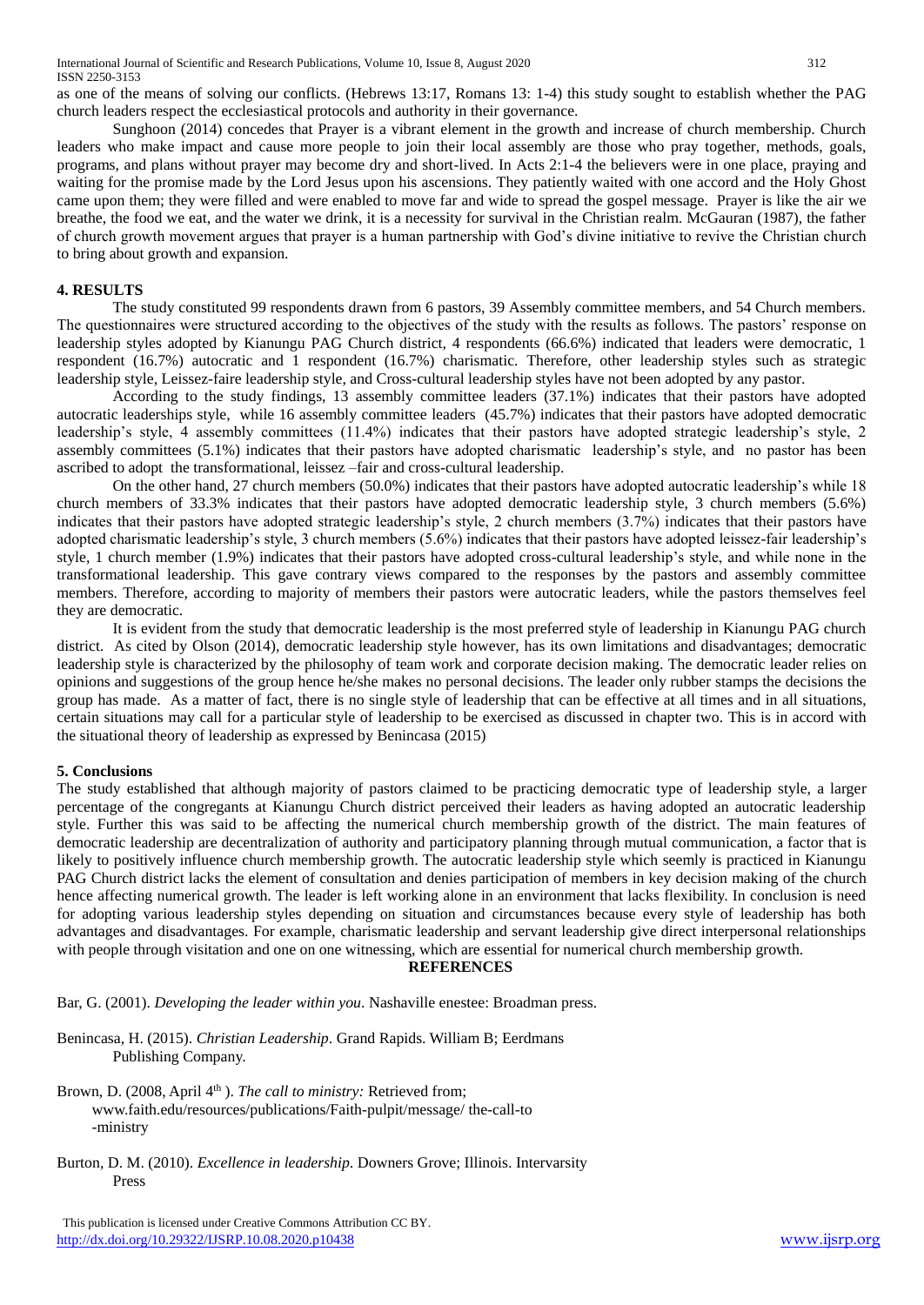International Journal of Scientific and Research Publications, Volume 10, Issue 8, August 2020 313 ISSN 2250-3153

- Burkus, J.K. (2010). *Leadership Styles of management and performance*. Retrieved on 6 th August 2019, from https://www.leadership-impact-on-organizational-performance.html
- Dairo, B. (2004). *Democratic leadership*. Grand Rapids; Michigan: Eerdmans publishing Company.
- Eims, L.R. (2008). *Be A motivational leader*. Colorado: cook international
- Gill, P. (2014). Leadership Skills. Retrieved on 6<sup>th</sup> August 2019, from www.leadership-skill/resources/publications/leadership-ethics.html
- Gathuki, D. (2015). *Conflict in Pentecostal Churches* Nairobi: Kenyatta University press.
- Hagiya, P. (2011). *Charismatic Leadership*. Retrieved on 15<sup>th</sup> April 2019, from https//en.m.wikipedia.org/wiki/charismaticleadership
- Jakes T.D. (2016, May 7<sup>th</sup>). *The church administrator*. Retrieved from: www/ministry today mag.com/ achieves – 106- reviving word 843.
- Jayson, B. (2016, June 15<sup>th</sup>). *Strategies for church growth*. Retrieved from: *http//enchurch giving.com/20-church –growth-strategies.*
- King, F. (2007). *Leadership Conflicts in Pentecostal Churches*. Nairobi. Kenyatta University.
- Koroma, J. (2015, April 14<sup>th</sup>). *Management and leadership impact on organizational Performance.* Retrieved from:https://www.linkedin.com/pulse/ Management-leadership-impact-Organizational performance.
- Lutzer, W.E. (2016, May 5<sup>th</sup>) *Different types of church government*. Retrieved from: [http://www.moodyM](http://www.moody/)edia.org/article/different-forms-church-government.
- Mahoney, R. (2009). *The Shepherd's Staff.* New Delhi India: Indira printers
- Maxwell, J.C. (2005). *The 360 degree Leader: Developing Your Influence from Anywhere in the Organization.* Nashville, TN: Thomas Nelson.
- McGauran, D.A. (1987). *Understanding Church Growth*. Grand Rapids Michigan: Williams Eerdman's publishing Company.
- Miller, R. D. (2011). *Globalizing Pentecostal Missions in Africa*. Springfield Missouri: Pneumalife Publications.
- Muturi, K.M. (2009). *Pastors and church Elders Training Manual* Nairobi : Evangel publishing house.
- Njiri, P. (2011). *Servant hood at its best*. Nairobi: KAG Literature press.
- Olson, T. (2014). *The Democratic leadership Style*. Minneapolis: Fortress press.
- Steen, K. (2001). *The Art and Science of leadership*. New Jersey; Prentice Hall: Broadman.
- Stewart, W. (20120. Church Leadership in the 21<sup>st</sup> Century: Downers Grove; Illinois. Intervarsity press.
- Sungoon, J. ( 2004). *Spiritual Dimensions of Church Growth.* Kenya: Kijabe Printing Press.
- The Holy Bible, (New International Version). (1984).International Bible society: Corolado spings , Great Britain.

This publication is licensed under Creative Commons Attribution CC BY. <http://dx.doi.org/10.29322/IJSRP.10.08.2020.p10438> [www.ijsrp.org](http://ijsrp.org/)